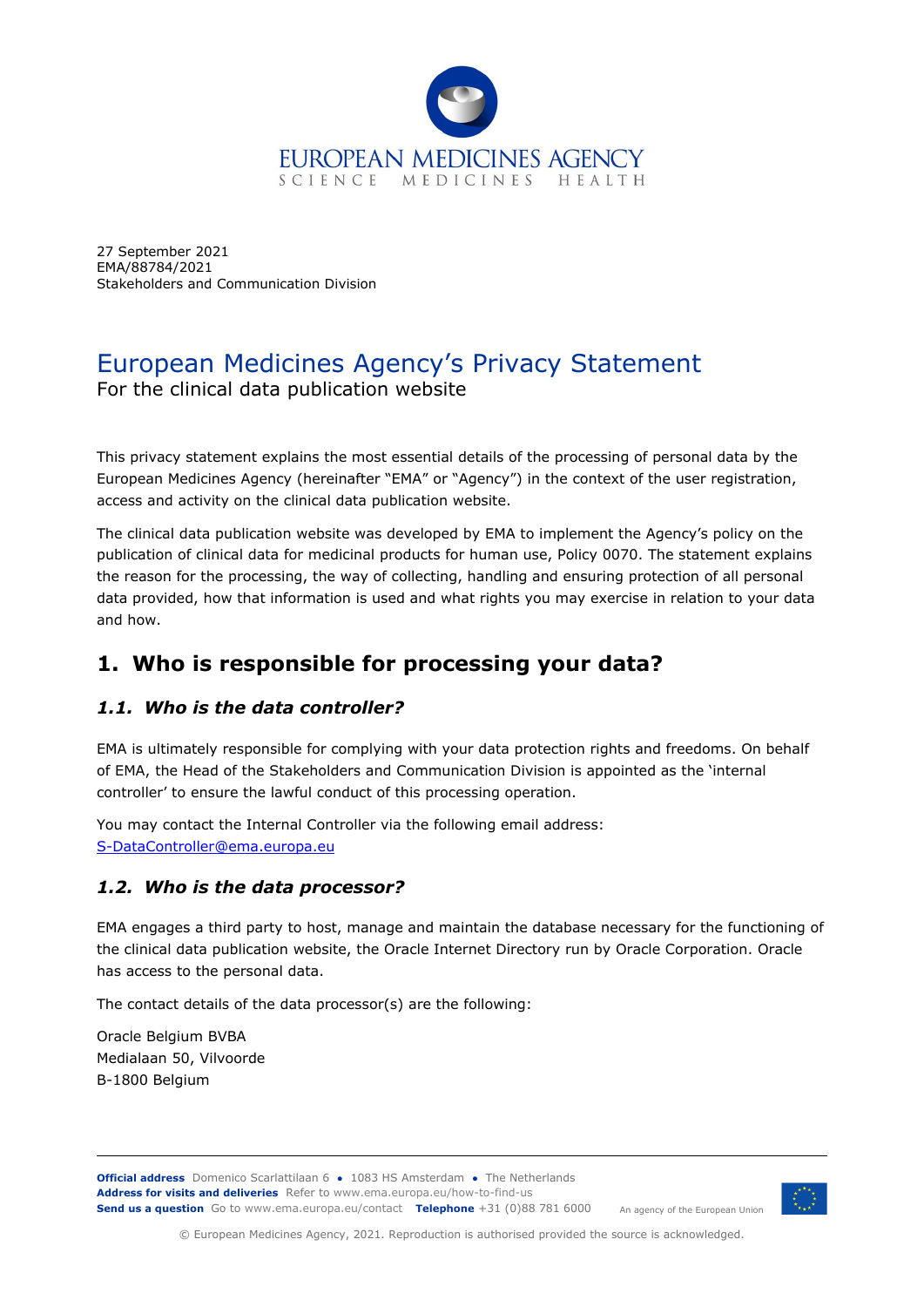# **2. Purpose of this data processing**

The clinical data publication website was developed by EMA to implement Agency's policy on the publication of clinical data for medicinal products for human use, Policy 0070. Access to published data is controlled to help prevent the unauthorised use of published clinical data.

Your personal data is collected and processed for two reasons:

- To authenticate you as an authorised user and therefore to grant you access to the clinical data published through your personal account;
- To record your user access and activity on the clinical data publication website.

Prior to access being granted to published clinical data, prospective users first register for an EMA account. This account provides access to various systems and platforms operated by EMA. For more information on how the Agency processes personal data provided by users of EMA accounts please read the following [privacy statement.](https://www.ema.europa.eu/en/documents/other/european-medicines-agencys-privacy-statement-ema-account-management-system_en.pdf)

As a second step in the registration, users holding an EMA account need to accept the [terms of use](https://clinicaldata.ema.europa.eu/web/cdp/termsofuse) of the clinical data publication website.

There are access categories in line with the terms of use to the published clinical data:

- Users accessing the published clinical data for general information and other non-commercial purposes, including non-commercial research purposes. These users do not need to provide any additional personal data.
- Users accessing the published clinical data for academic and other non-commercial research purposes. This type of user allows more access rights, which requires some additional personal data. These are provided via the clinical data publication website following the acceptance of the terms of use. The additional personal data are stored in the Oracle Internet Directory.

#### *2.1. Personal data concerned*

In this processing operation we process data directly collected from you when you accept the terms of use and request access to the published clinical data for academic and other non-commercial research purposes. Such data may include the following:

- An e-mail address;
- An address in the European Union;
- Elements concerning the identity of the user (i.e. name, date of birth, passport or ID card number, expiry date of the document; for legal persons, the affiliation and position within the organisation of the user should also be provided).

These personal data are not collected from users accessing the published clinical data for general information.

Other data collected regarding your user access and activity on the clinical data publication website include:

- Log in to access the clinical data published;
- Terms of use acceptance on first time log in for access;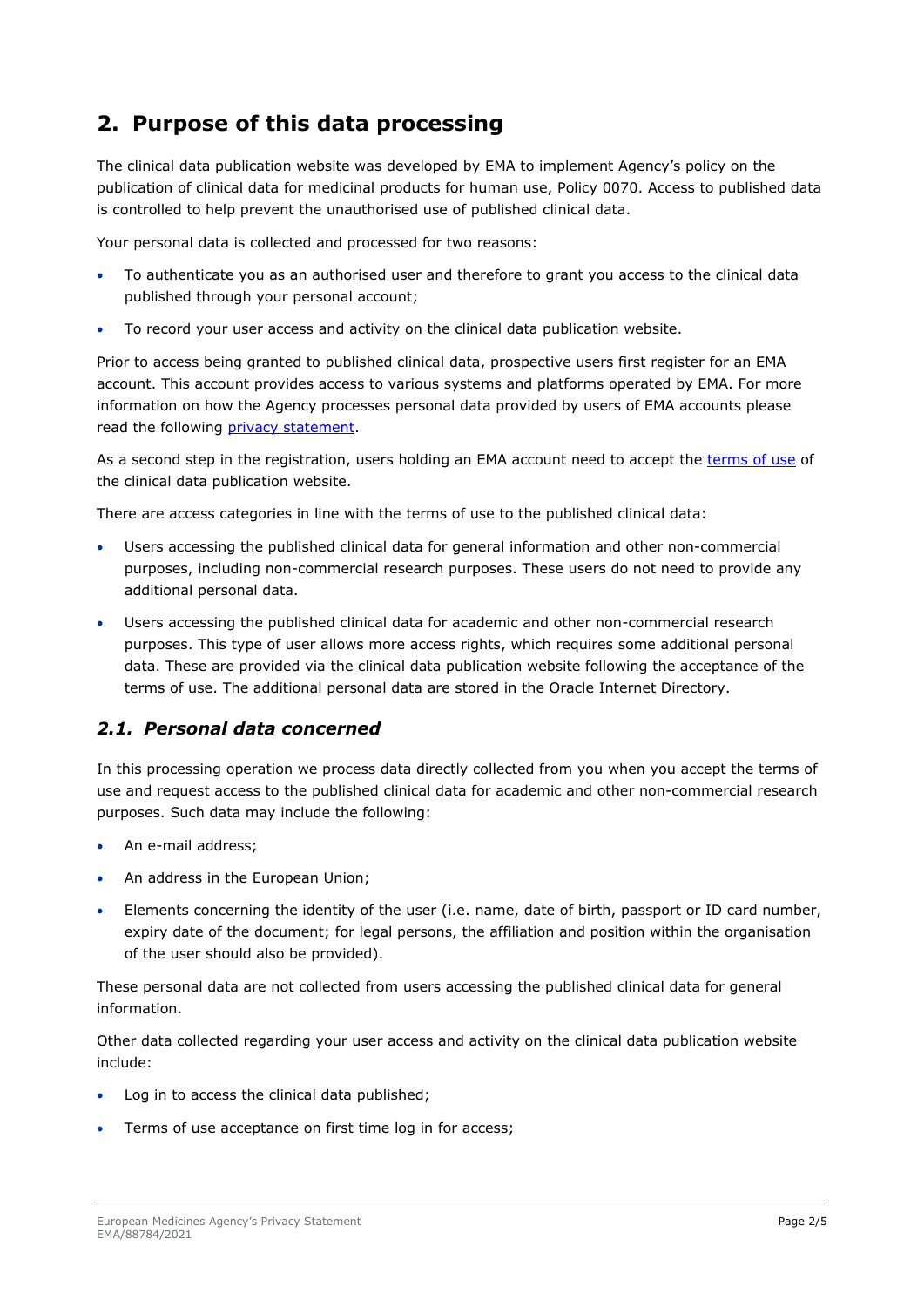- Terms of use confirmation to view and /or download each clinical data package or package together with a log of the documents selected for view or download;
- Terms of use acceptance on upgrade from general information purposes to academic/noncommercial research purposes;
- Saved searches for the duration that the specific search is saved;
- Profile edit/update of details stored: EMA account;
- Profile upgrade: clinical data publication access from general information purposes for academic/non-commercial research purposes.

### *2.2. Legal basis of the processing*

When you provide your data, you consent to the processing of that data in accordance with this privacy statement. You have the right to withdraw your consent later at any time by sending a request to the internal controller [\(s-datacontroller@ema.europa.eu\)](mailto:s-datacontroller@ema.europa.eu) stating that you want your access to the clinical data publication website to be closed. Please note that such withdrawal does not affect the lawfulness of processing carried out by EMA before the withdrawal of your consent. More information about the retention period is included in point 3.

In addition, the processing of personal data by the EMA for the user access and activity on the clinical data publication website is necessary for the performance of the Agency tasks carried out in the public interest as required by Regulation (EC) No 726/2004, Directives 2001/83/EC and 2001/82/EC and other applicable Union legislation. In particular, the processing of data is necessary for the performance of tasks carried out in the public interest as provided for under:

• Article 80 of Regulation (EC) No 726/2004 and EMA's policy on publication of clinical data for medicinal products for human use, Policy 0070.

## **3. How long do we keep your data?**

Personal data is retained for the duration that an individual holds an EMA account and /or access to the clinical data publication website.

- General information purposes access holder who actively closes or does not use his/her EMA account (s) and /or clinical data publication website access,
	- − the EMA account(s) is deemed inactive after 6 months; access to the clinical data publication website will be closed and
	- − the access holder's personal details/activity will be deleted after a further 6 months.
- Academic/Non-commercial research purposes access holder who actively closes or does not use his/her EMA account and/or clinical data publication website access,
	- the EMA account is deemed inactive after 6 months, access to the clinical data publication website will be closed and
	- personal details are deleted after a further 5 years.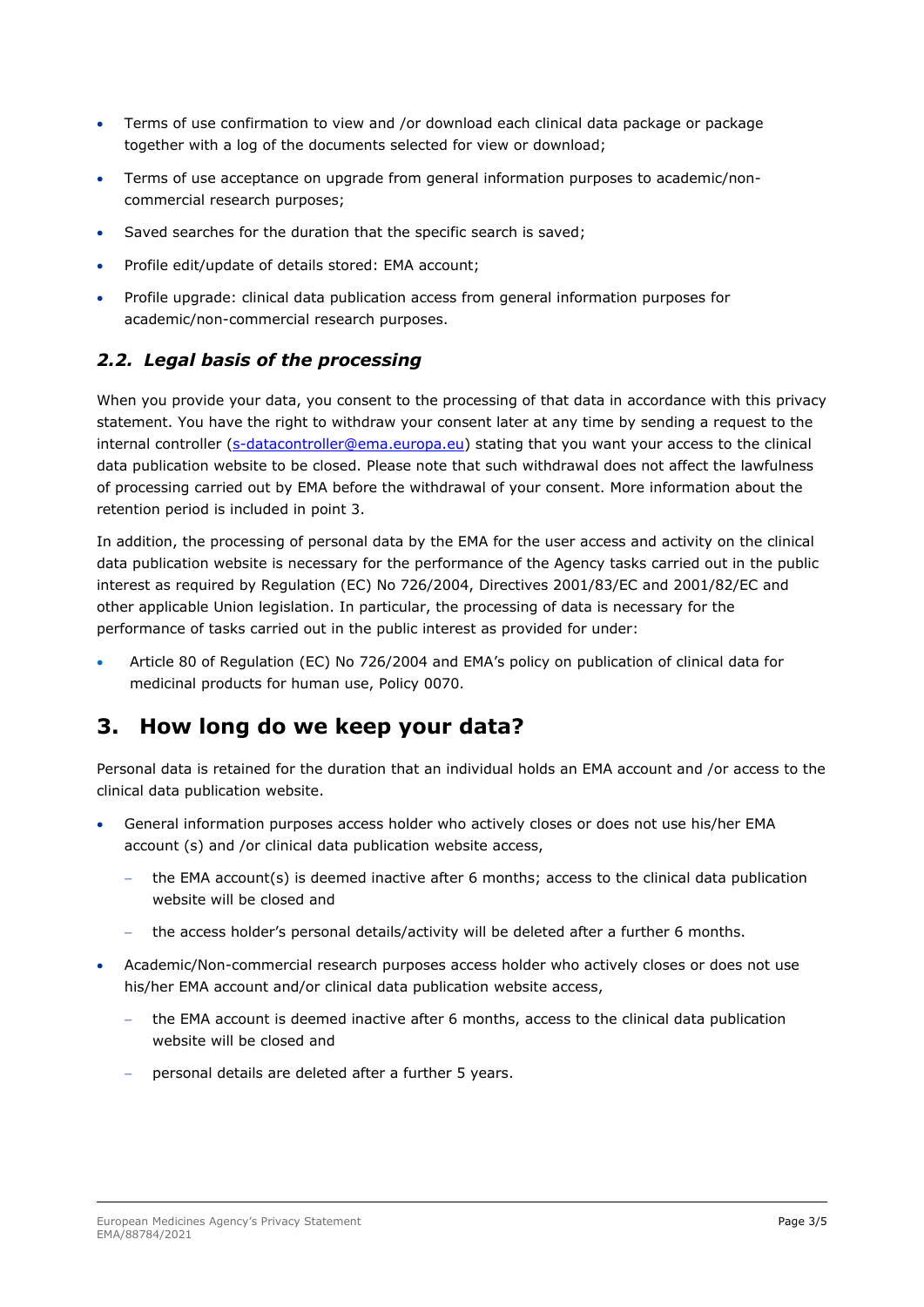### **4. Who has access to your information and to whom is it disclosed?**

Access to your data is provided to authorised EMA staff, according to the 'need to know' principle only. Such staff abide by statutory, and when required, additional confidentiality agreements.

EMA engages a third party (data processor) to host, manage and maintain the database necessary for the functioning of the clinical data publication website, the Oracle Internet Directory run by Oracle Corporation. The data processor must ensure that personnel authorised to process personal data has committed itself to confidentiality or is under appropriate statutory obligation of confidentiality in accordance to the contract signed with the data controller. The data processor has adopted appropriate technical and organisational security measures to prevent unauthorised access to personal data.

In accordance with the terms of use, EMA can be required to disclose your personal information by law, such as to comply with a judicial proceeding, court order, or legal process.

# **5. Your data protection rights**

As data subject (i.e. the individual whose personal data is processed), you have a number of rights:

- **Right to be informed** This Privacy Statement provides information on how EMA collects and uses your personal data. Requests for other information regarding the processing may also be directed to the Internal Controller.
- **Right to access**  You have the right to access your personal data. You have the right to request and obtain a copy of the personal data processed by EMA.
- **Right to rectification** You have the right to obtain without undue delay the rectification or completion of your personal if it is incorrect or incomplete.
- **Right to withdraw consent –** You have the right to withdraw your consent to the processing of your personal data. However, this will not affect the lawfulness of any processing carried out before consent is withdrawn. Please note that if you withdraw your consent, the Agency may not be able to provide certain services to you. EMA will advise you if this is the case at the time you withdraw your consent.
- **Right to erasure** You have the right to require EMA to delete or stop processing your data, for example where the data is no longer necessary for the purposes of processing. In certain cases your data may be kept to the extent it is necessary, for example, to comply with a legal obligation of the Agency or if it is necessary for reasons of public interest in the area of public health.
- **Right to restrict processing** In a few, codified cases, you have the right to obtain the restriction of the processing, meaning that your data will only be stored, but not actively processed for a limited period of time. For more information about this right and its limitations, see the EMA General Privacy Statement, hosted at [www.ema.europa.eu/en/about](http://www.ema.europa.eu/en/about-us/legal/privacy-statement)[us/legal/privacy-statement.](http://www.ema.europa.eu/en/about-us/legal/privacy-statement)
- **Right to object** You have the right to object at any time to this processing on grounds related to your particular situation.
- **Right to portability** Where the processing is carried out based on your consent and in automated means you have the right to receive your personal data (which was provided to the EMA directly by you) in a machine-readable format. You may also ask the EMA to directly transfer such data to another controller.